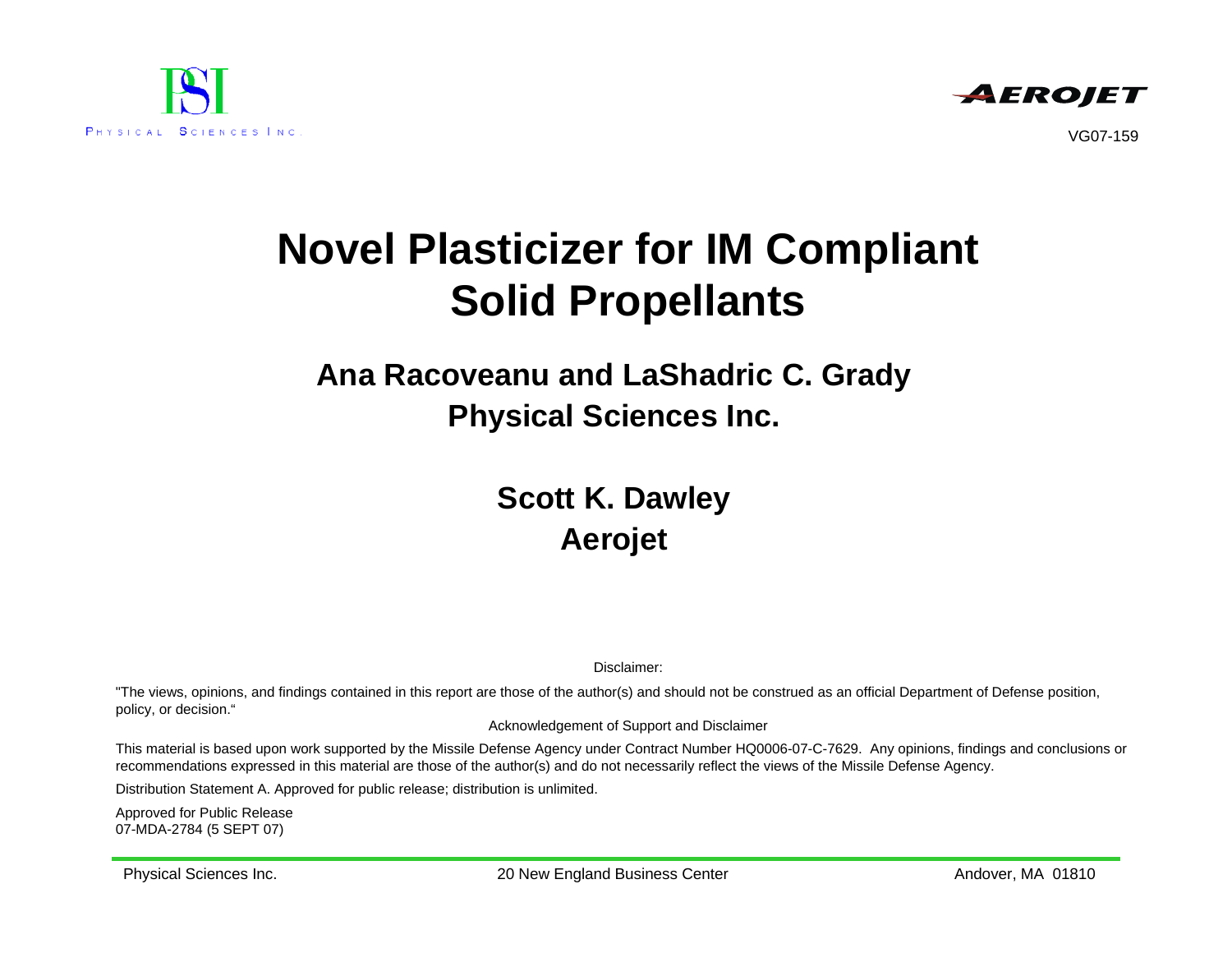### *Physical Sciences Inc.*

- • **35 year-old company of 175 talented scientists, and engineers**
- • **We work in headquarters in Andover, MA, with five satellite locations in the United States**
- •**Acoustics**
- •**Electro-magnetics**
- •**Fluid physics**
- •**Life sciences**
- •**Chemical sciences**
- •**Energetic Materials**
- •**Optical sciences**
- •**Plasma physics**
- •**Space physics**





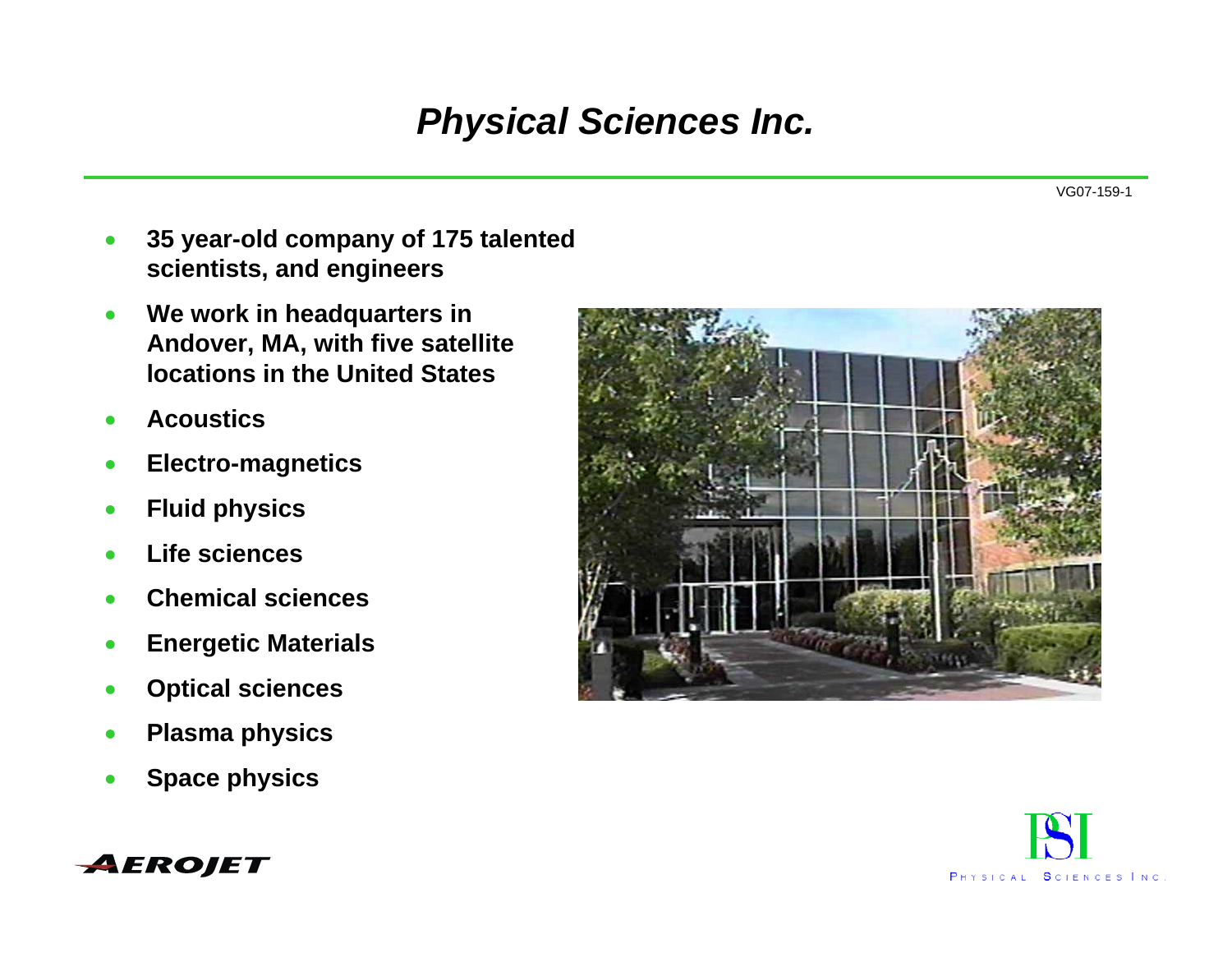### *NF1 Plasticizer Background*

- $\bullet$  **NF1 was identified through modeling and literature data as an insensitive propellant ingredient**
	- **NF1 will be a liquid at room temperature**
	- **Potential High Density**
	- **Improved properties over Butyl NENA**
	- **IM Capability**



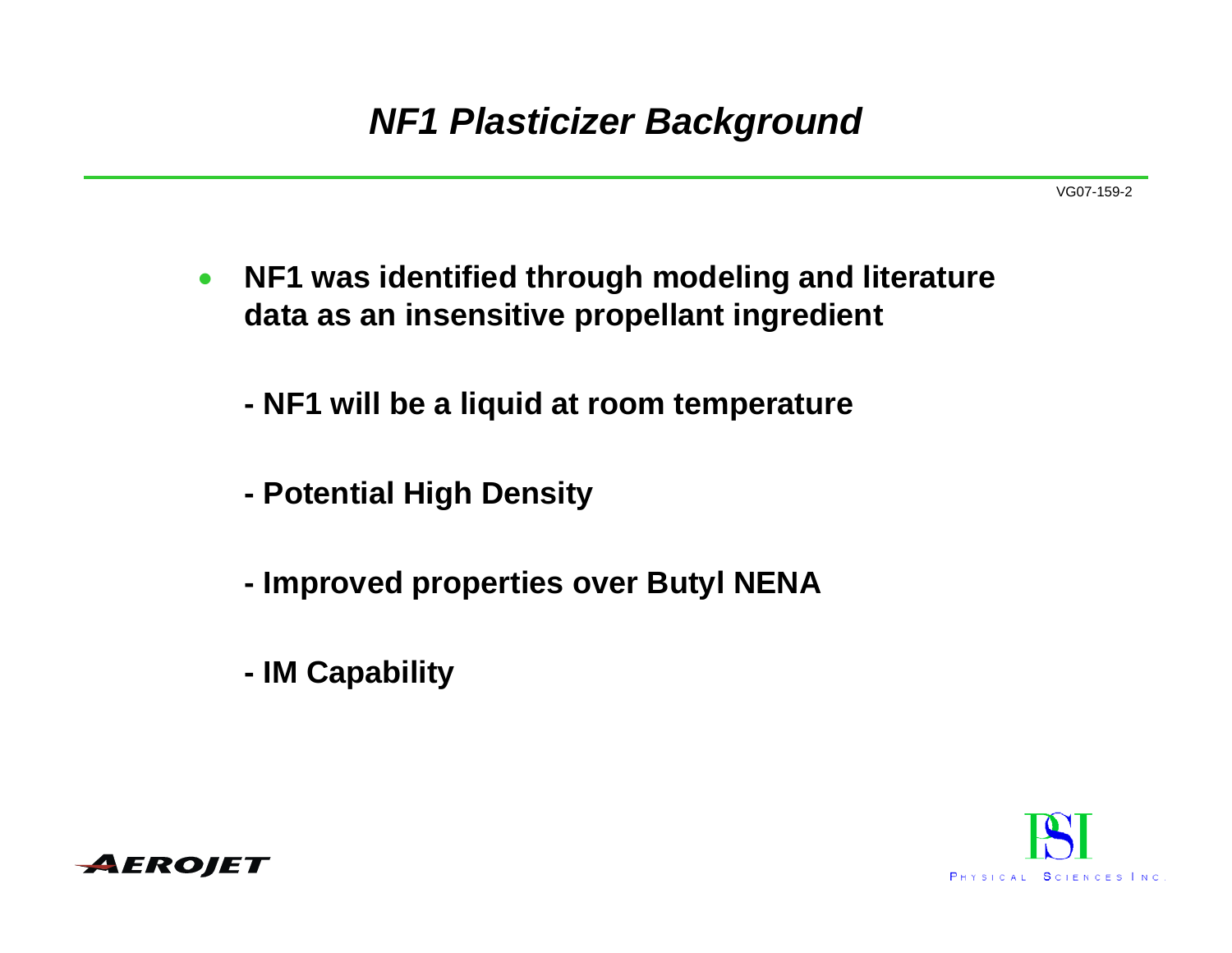# *NF1 Background (Cont'd)*

#### $\bullet$  **PSI synthesized and characterized (FT-IR, NMR, Elemental Analysis, GC-MS) NF1**

- Low cost precursors
- 30% overall yield (not optimized)

#### •**Aerojet performed the energetic and thermal properties testing**



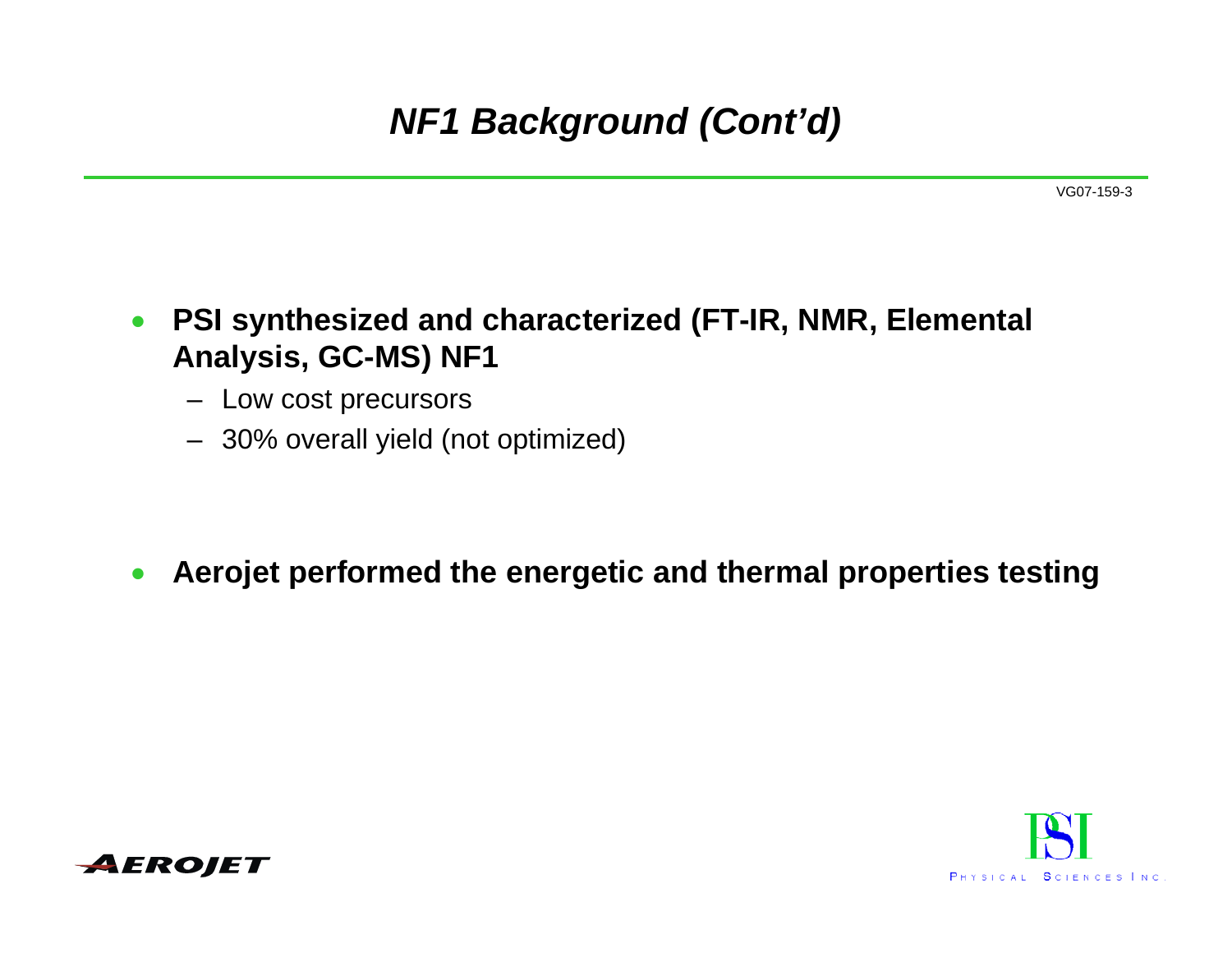## *NF1 Structure*

VG07-159-4

•**Structure: Nitro-furazan derivative**

- $\bullet$  **Attributes:** 
	- **only one nitro group: insensitive**
	- **heterocyclic ring: good density**





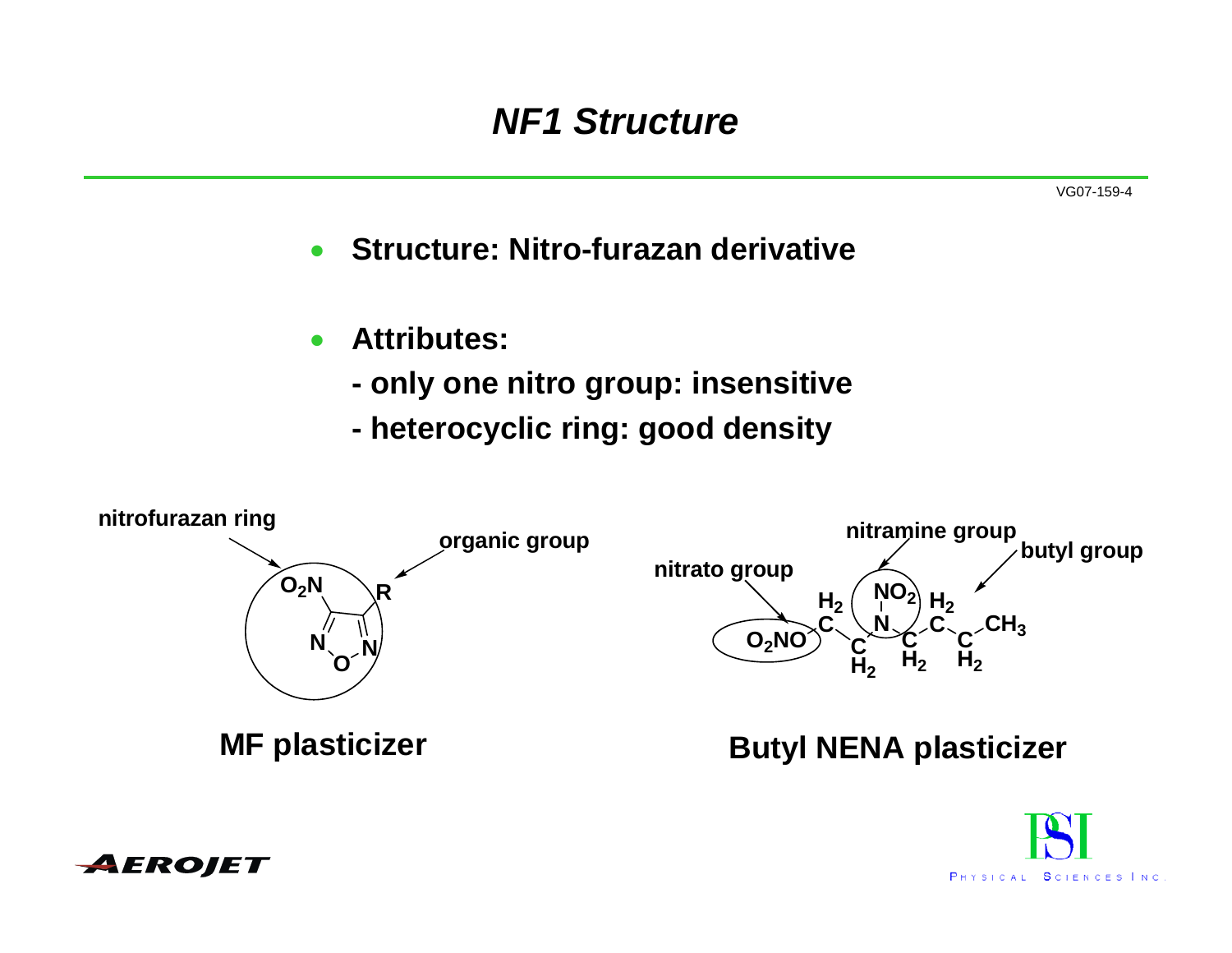# *NF1 Properties*

VG07-159-5

|                   | <b>Density</b><br>Gm/cc | <b>Decomposition</b><br>Temperature,<br>$\rm ^0C$ | ∆Hf,<br><b>Kcal/mol</b> |
|-------------------|-------------------------|---------------------------------------------------|-------------------------|
| <b>NF1 theor</b>  | 1.620                   | 180                                               | 69.5                    |
| NF1 exp.          | 1.467                   | 180                                               | 58.8                    |
| <b>Butyl NENA</b> | 1.211                   | 165                                               | $-45.55$                |
| <b>TMETN</b>      | 1.488                   | 158                                               | $-105.8$                |
| <b>BTTN</b>       | 1.520                   | 154                                               | $-92.6$                 |

*NF1 a promising plasticizer with good energy and good density*



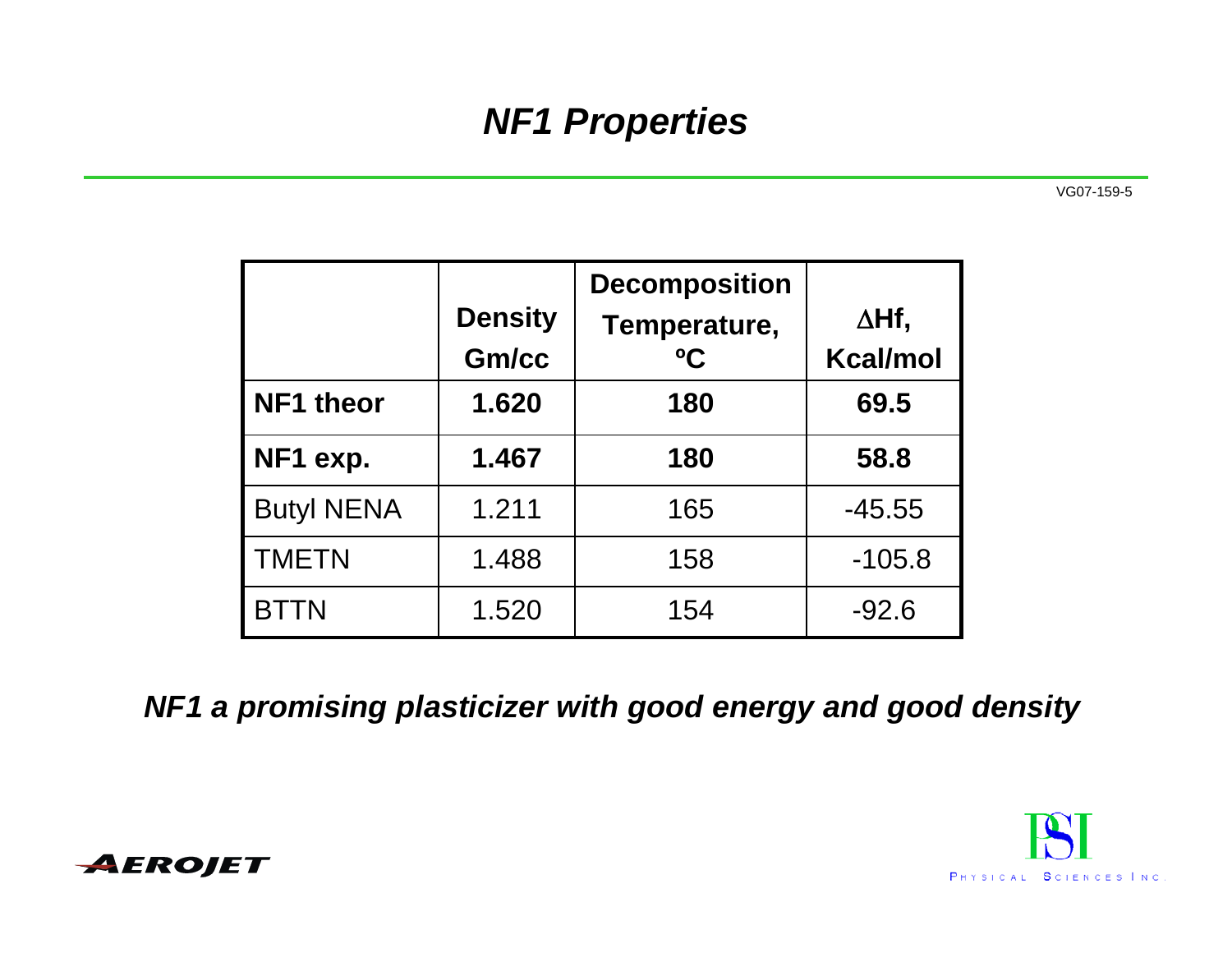# *IM Propellant Approach*

#### $\bullet$ **HTPB propellants exhibit violent cook-off response**

- Decomposition occurs through ammonium perchlorate decomposition
- Decomposed AP reacts quickly and violently
- $\bullet$  **Energetic additive can reduce AP decomposition violence**
	- Butyl NENA based HTPE formulations generally benign
- $\bullet$  *NF1 can be used as an energetic additive*
	- Reduced energetic groups compared to other additives
	- Energy stored in furazan ring structure
	- Good density due to compact furazan ring

*NF1 used as a plasticizer: Propellant IM Compliance is expected to increase* 



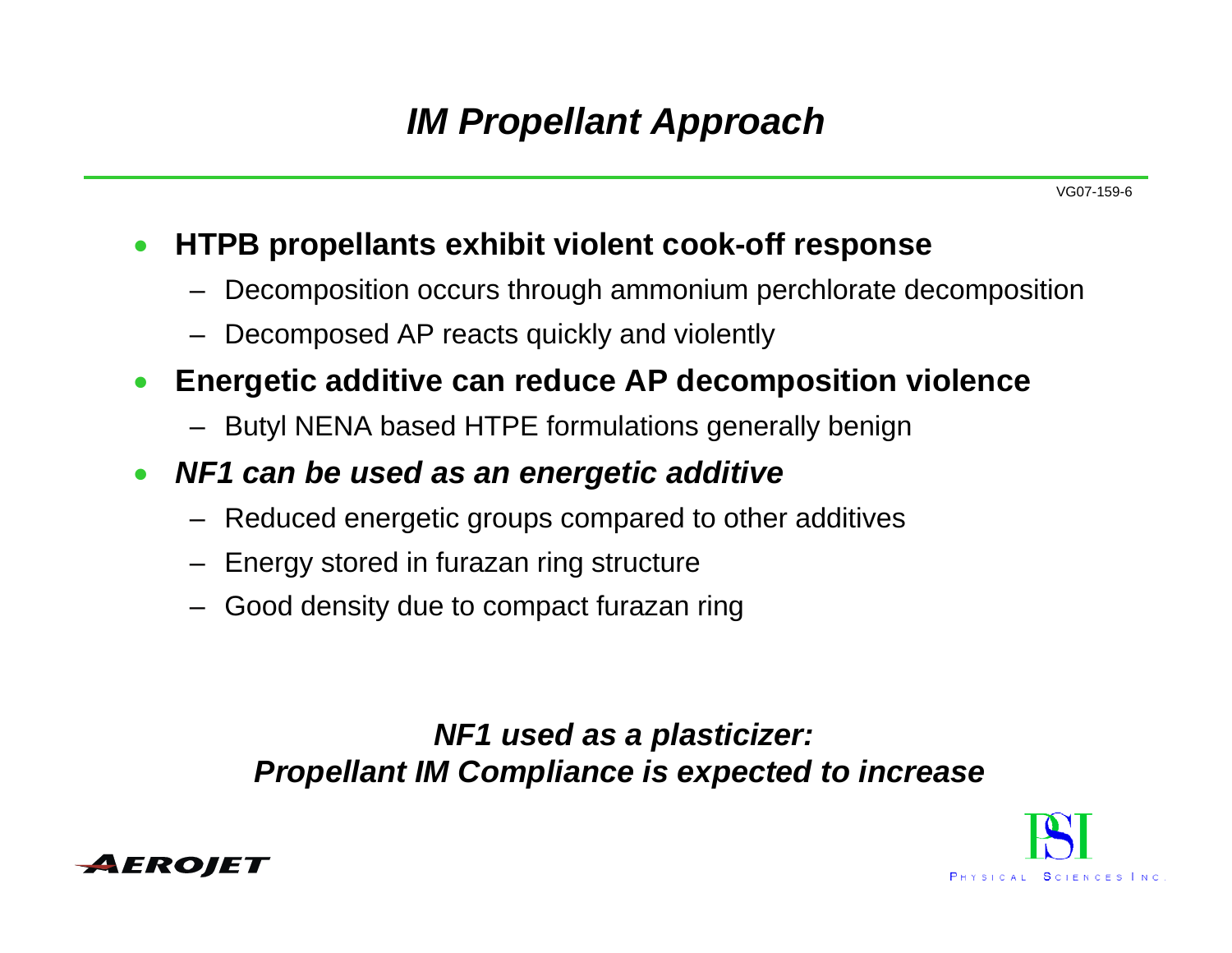# *NF1 Sensitivity*

#### • **NF1 properties**

- Low viscosity fluid
- Moderate volatility

#### • **Measurements show it is insensitive**

- Category "Green" [normal]
- **Insensitive in shock tests**
	- Negative at zero cards



J-4608

| <b>Hazard</b>                 | NF <sub>1</sub> | <b>RDX</b>      |  |
|-------------------------------|-----------------|-----------------|--|
| Impact, kg-cm                 | 145             | 49              |  |
| Friction, psi @ drop angle, o | 1800 @ 90°      | <b>4200@90°</b> |  |
| <b>ESD, J @ 5kv</b>           | 6.0             | $-1.38$         |  |

**Negative at highest settings of test instruments**

![](_page_7_Picture_13.jpeg)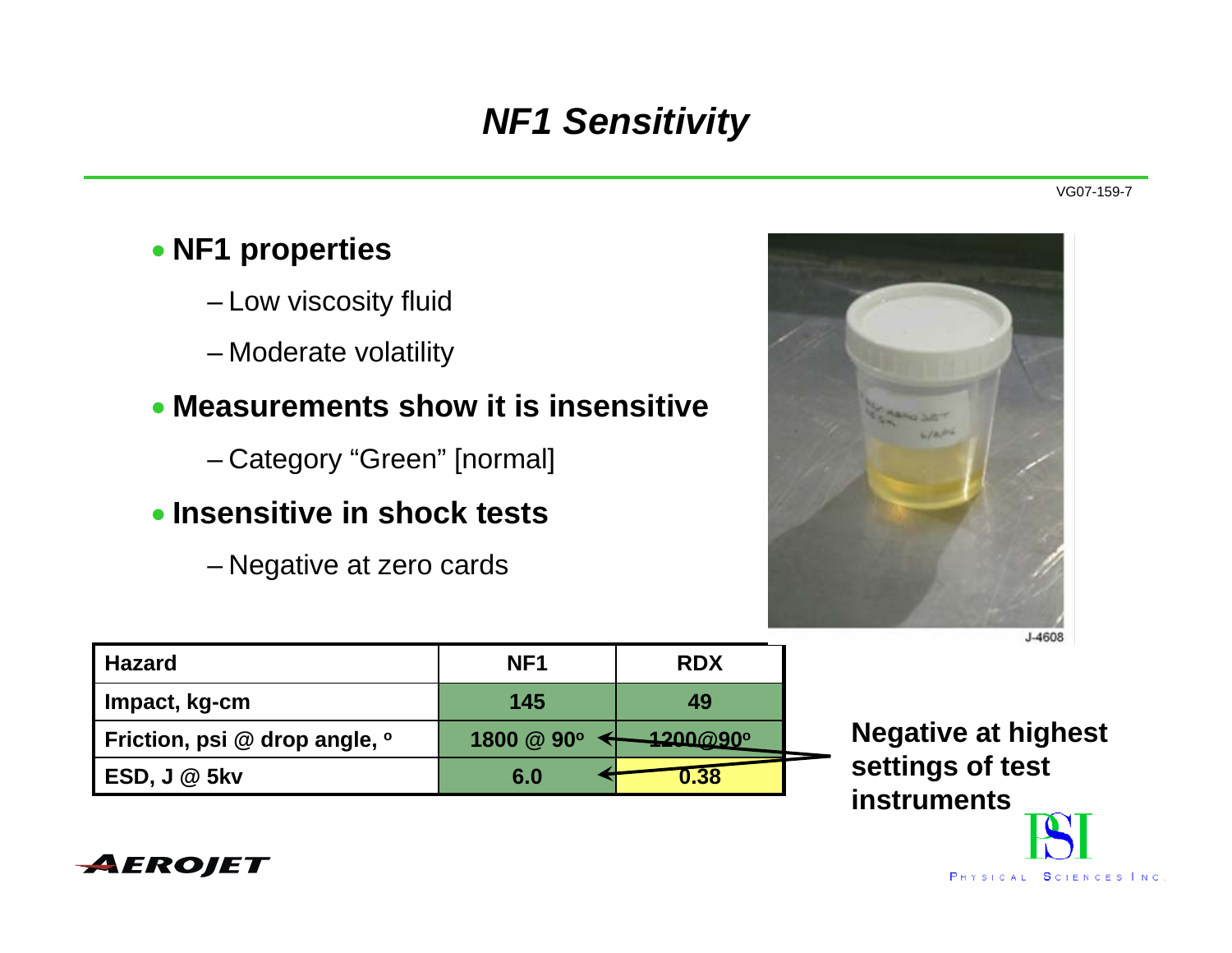# *NF1 Shock Test*

VG07-159-8

- • **Measures shock sensitivity of material**
	- Calibrated to identify threshold sensitivity level
- •**Results:**

| Program:<br>Propellant Type:<br>Batch #: |                                             | PI SBIR                     | Originator:                         |                | S Dawley                 |                 |  |
|------------------------------------------|---------------------------------------------|-----------------------------|-------------------------------------|----------------|--------------------------|-----------------|--|
|                                          |                                             | Nitrate Ester               |                                     | Charge Number: |                          | 38-6672-10-0001 |  |
|                                          |                                             | <b>MFNO</b>                 | Date:                               |                | June 13, 2006            |                 |  |
|                                          | Material Hazard/Sensitivity Classification: | <b>Compatibility Group:</b> |                                     | Toxicity:      |                          |                 |  |
| <b>Class 1.1</b>                         |                                             | Green (Normal)              | <b>Normal Composite</b>             |                | Normal<br>Other: Unknown |                 |  |
| <b>Class 1.3</b>                         |                                             | Yellow (High)               | <b>Nitrate Ester</b>                |                |                          |                 |  |
| Other:                                   |                                             | Red (Very High)             | <b>Other: Experimental Material</b> |                |                          |                 |  |
| Shot                                     |                                             | 2                           | 3                                   | 4              | 5                        | 6               |  |
| Tube #                                   |                                             |                             |                                     |                |                          |                 |  |
|                                          |                                             |                             |                                     | 6<br>÷,        | 4                        |                 |  |
|                                          |                                             |                             | 8                                   |                |                          |                 |  |
|                                          |                                             |                             |                                     | g              | 8.5                      |                 |  |
|                                          | Result+                                     | 10                          |                                     |                | 95                       |                 |  |
|                                          |                                             |                             | 13                                  | 12<br>4        | 11                       |                 |  |
|                                          |                                             |                             |                                     | i,             | 12.5                     |                 |  |
|                                          |                                             |                             |                                     | 13.5<br>$+1$   | 13.25/13.75              |                 |  |
|                                          |                                             |                             | 15                                  | 14.5<br>$+1$   |                          |                 |  |
|                                          |                                             |                             |                                     |                |                          |                 |  |
|                                          |                                             |                             |                                     | 16<br>$+1$     |                          |                 |  |
|                                          | Result                                      | ards                        |                                     |                |                          |                 |  |
|                                          |                                             |                             | Zerd Cards                          |                |                          |                 |  |
|                                          |                                             |                             |                                     | ZeroCards +/-  |                          |                 |  |
| Result                                   | Negative                                    | Negative                    | Negative                            | Negative       |                          |                 |  |

![](_page_8_Picture_6.jpeg)

![](_page_8_Picture_7.jpeg)

*Material does not detonate even at zero cards*

![](_page_8_Picture_9.jpeg)

![](_page_8_Picture_10.jpeg)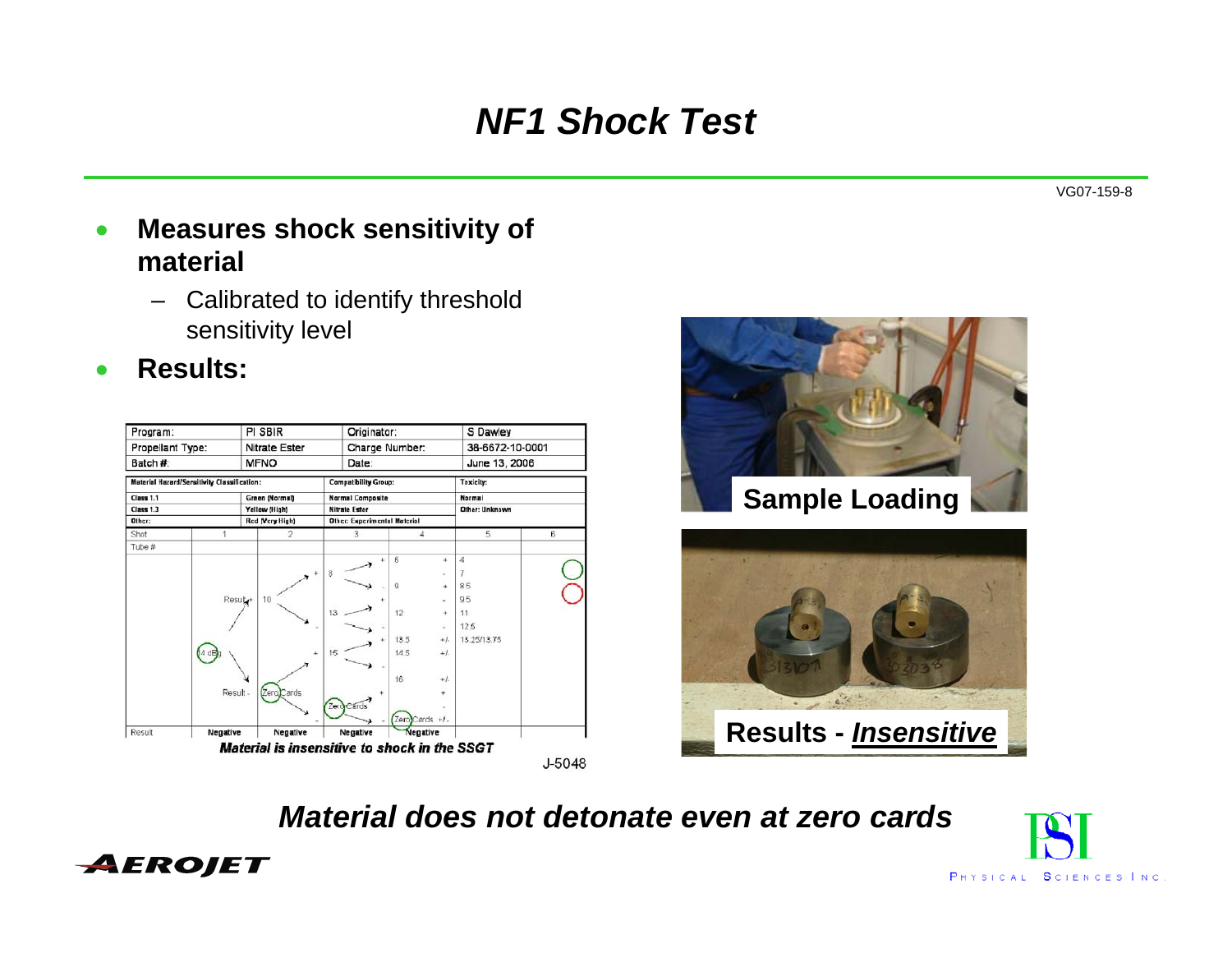# *NF1 Density*

|                |           |                |                     | VG07-159-9                                   |  |
|----------------|-----------|----------------|---------------------|----------------------------------------------|--|
|                | <b>MF</b> |                | D.I. $H_2$ 0        |                                              |  |
|                |           |                |                     |                                              |  |
|                | g/cc      |                | g/cc                |                                              |  |
|                | 1.4820    |                | 1.0156              |                                              |  |
|                | 1.4884    |                | 1.0224              |                                              |  |
|                | 1.4920    |                | 1.0120              |                                              |  |
|                | 1.4864    |                | 1.0168              |                                              |  |
|                | 1.5004    |                | 1.0116              |                                              |  |
|                | 1.4876    |                | 1.0132              |                                              |  |
|                | 1.4912    |                | 1.0176              |                                              |  |
|                | 1.4944    |                | 1.0192              |                                              |  |
|                | 1.4920    |                | 1.0168              |                                              |  |
|                | 1.4972    |                | 1.0152              |                                              |  |
|                |           |                |                     | <b>Density calibration with</b>              |  |
| $\mathsf{AVG}$ | 1.4905    | $\mathsf{AVG}$ | 1.0161 $\leftarrow$ | de-ionized water,<br>correction factor 0.984 |  |
| <b>STDEV</b>   | 0.0052    | <b>STDEV</b>   | 0.0035              |                                              |  |
| ${\sf CV}$     | 0.35%     | ${\sf CV}$     | 0.34%               |                                              |  |

*Density measured to be 1.467 gm/cc (corrected)* 

![](_page_9_Picture_3.jpeg)

![](_page_9_Picture_4.jpeg)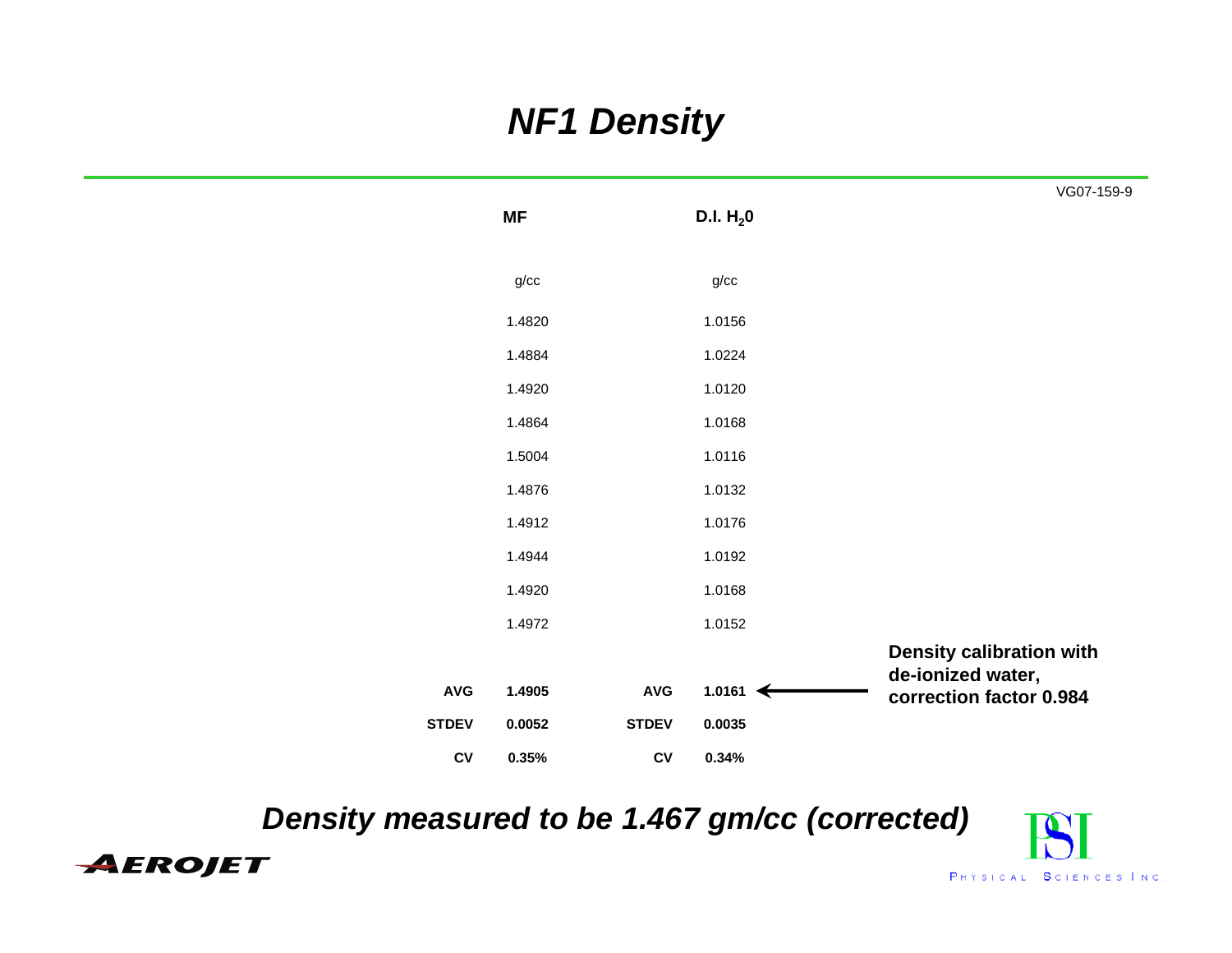# *NF1 Purity*

VG07-159-10

#### $\bullet$ Purity assessed by HPLC<sub>Auto-Scaled Chromatogram</sub>

![](_page_10_Figure_3.jpeg)

|                         | <b>Peak Results</b> |           |        |        |        |       |  |  |
|-------------------------|---------------------|-----------|--------|--------|--------|-------|--|--|
|                         | Name                | <b>RT</b> | Area   | Height | Amount | Units |  |  |
| 1                       |                     | 1.802     | 6114   | 436    |        |       |  |  |
| $\overline{2}$          |                     | 2.481     | 13646  | 746    |        |       |  |  |
| 3                       |                     | 4.461     | 4110   | 246    |        |       |  |  |
| $\overline{\mathbf{A}}$ |                     | 5.680     | 5419   | 297    |        |       |  |  |
| 5                       |                     | 6.644     | 3088   | 257    |        |       |  |  |
| 6                       |                     | 7.185     | 771321 | 41989  |        |       |  |  |
| $\overline{7}$          |                     | 11.790    | 2310   | 116    |        |       |  |  |
|                         |                     |           |        |        |        |       |  |  |

*Good purity noted with only minor impurities*

![](_page_10_Picture_6.jpeg)

![](_page_10_Picture_7.jpeg)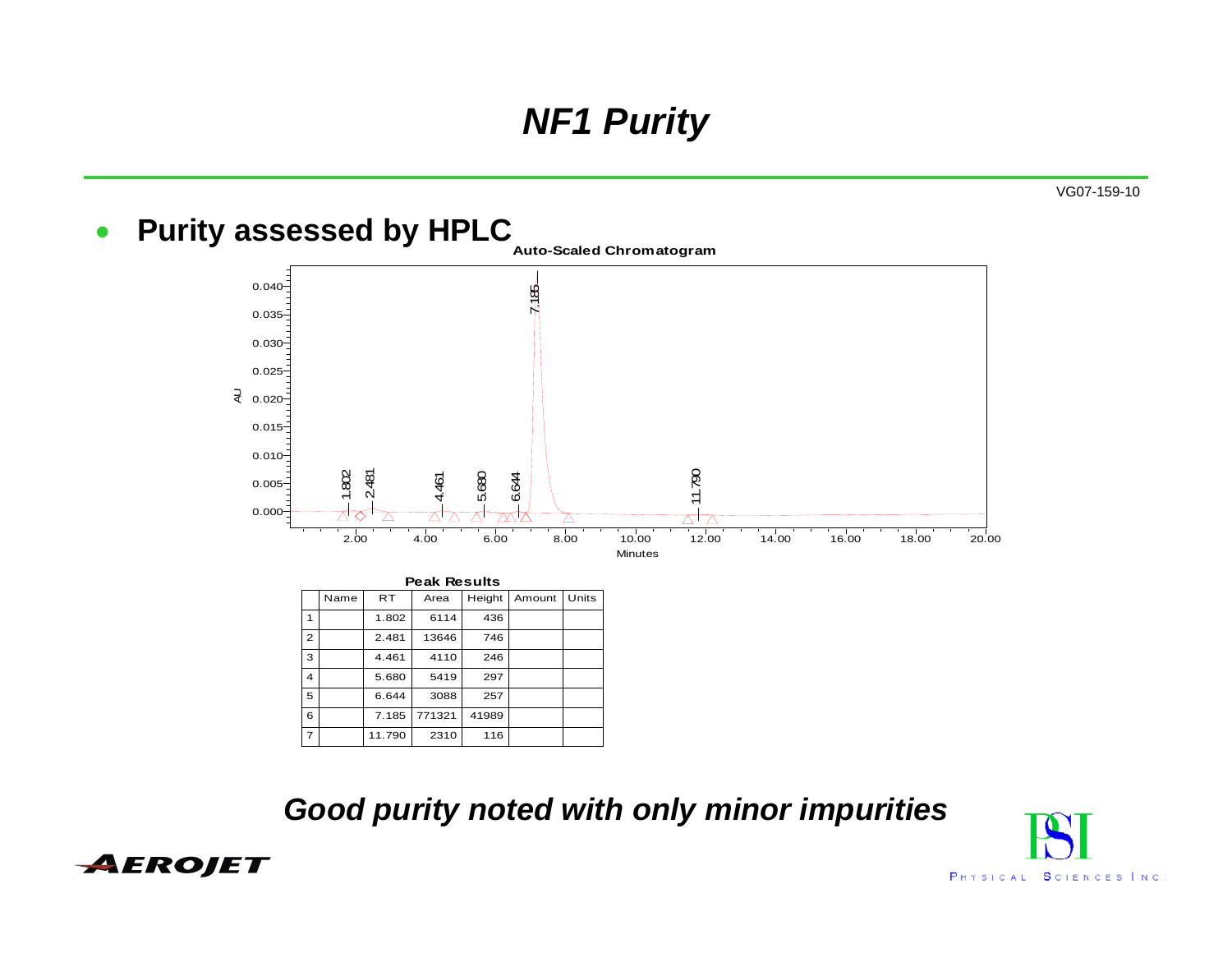# *NF1 Volatility*

![](_page_11_Figure_2.jpeg)

#### **Onset of weight loss in TGA occurs at a low temperature**

**Isothermal TGA shows material evaporates after 10 hr at 70oC**

#### *Chemical modification to NF1 will be required to eliminate volatility*

![](_page_11_Picture_6.jpeg)

![](_page_11_Picture_7.jpeg)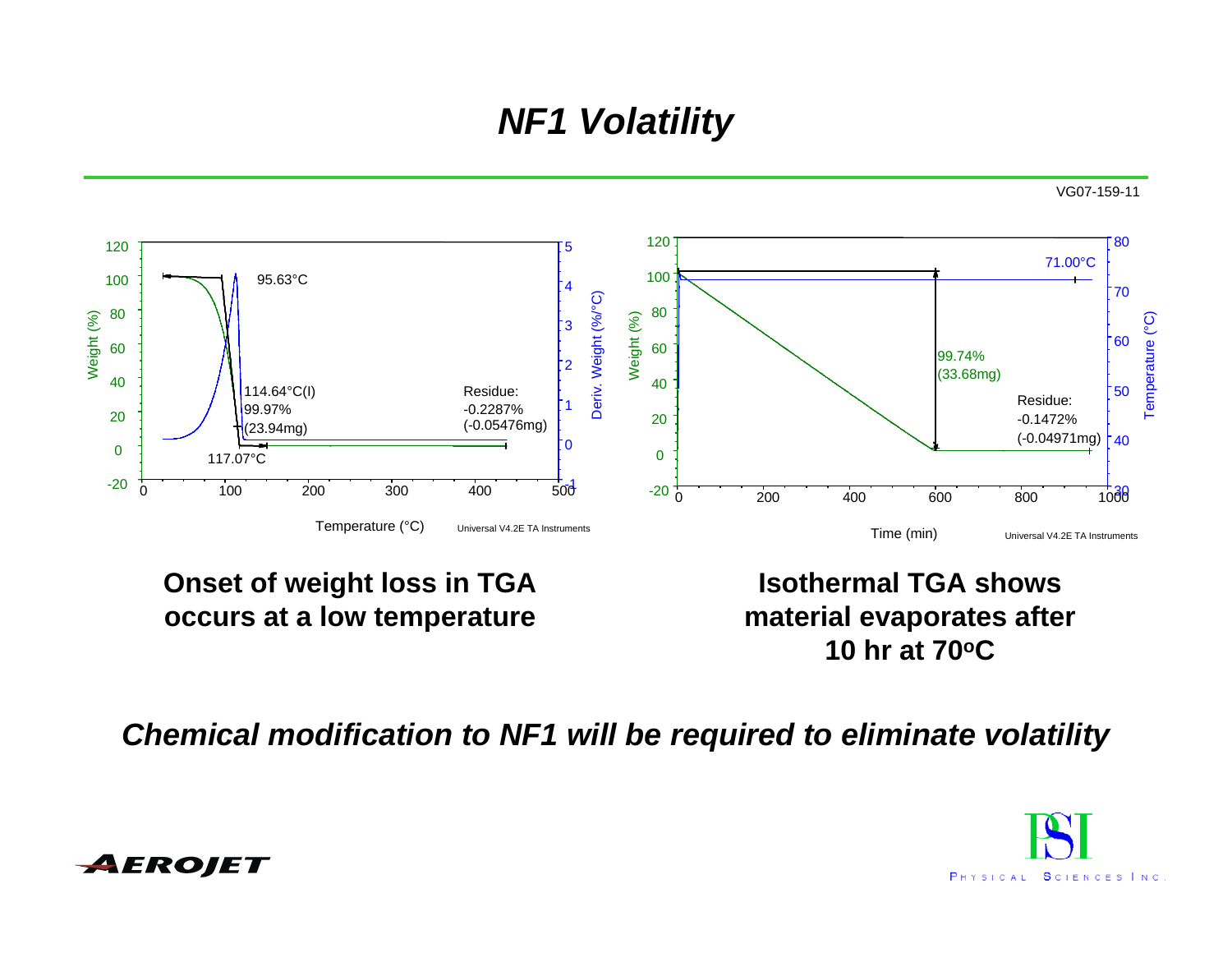### *NF1 Differential Scanning Calorimetry*

![](_page_12_Figure_1.jpeg)

*Endotherm likely due to vaporization – no exotherm noted*

![](_page_12_Picture_3.jpeg)

PHYSICAL SCIENCES INC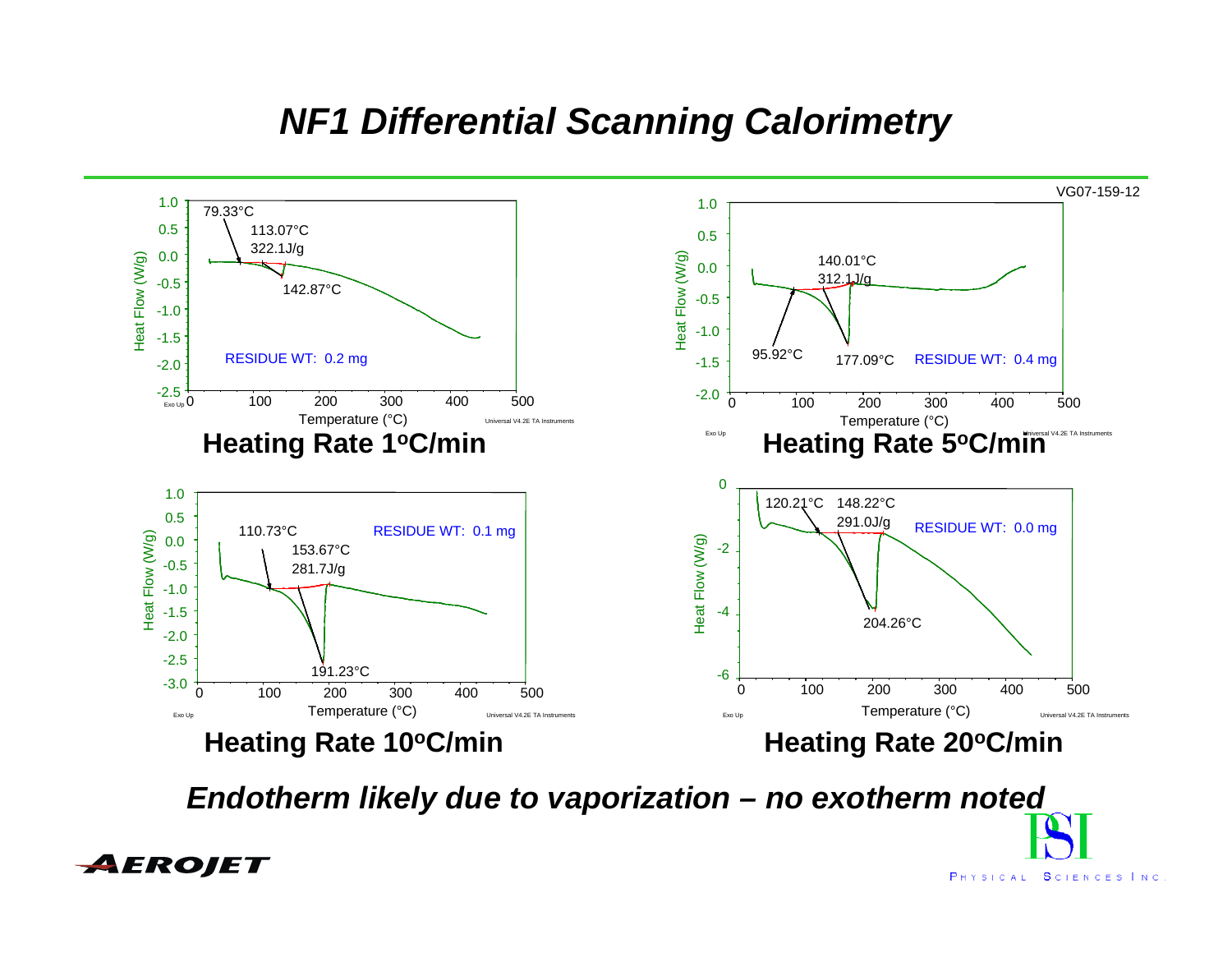### *NF1 in a Propellant*

![](_page_13_Picture_1.jpeg)

*Experimental NF1 propellant prepared for sensitivity testing* 

![](_page_13_Picture_3.jpeg)

![](_page_13_Picture_4.jpeg)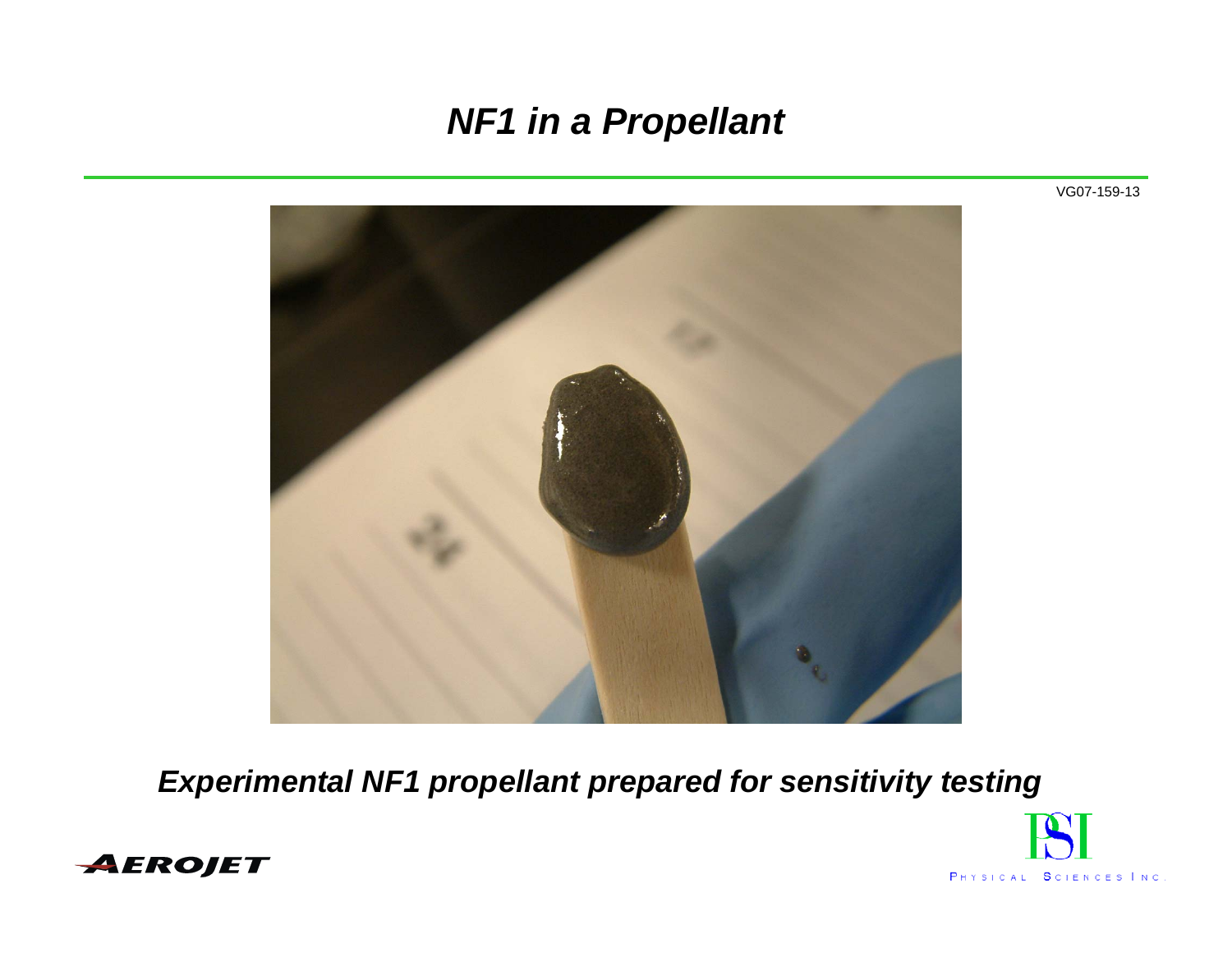# *NF1 Sensitivity*

#### • **NF1 propellant**

- Small sample prepared
- Stability evaluated
- Sensitivity evaluated

#### • **Sensitivity measurements**

- Category "Green"
- Acceptable for scale-up

![](_page_14_Picture_8.jpeg)

| Hazard                            | <b>NF1 Propellant</b> | <b>RDX</b> |
|-----------------------------------|-----------------------|------------|
| Impact, kg-cm                     | 100                   | 49         |
| Friction, psi $@$ drop angle, $°$ | 1300 @ 90°            | 1200@90°   |
| $ESD, J @$ 5kv                    | 3.0                   | 0.38       |

**Propellant registers in the normal category for sensitivity**

![](_page_14_Picture_11.jpeg)

![](_page_14_Picture_13.jpeg)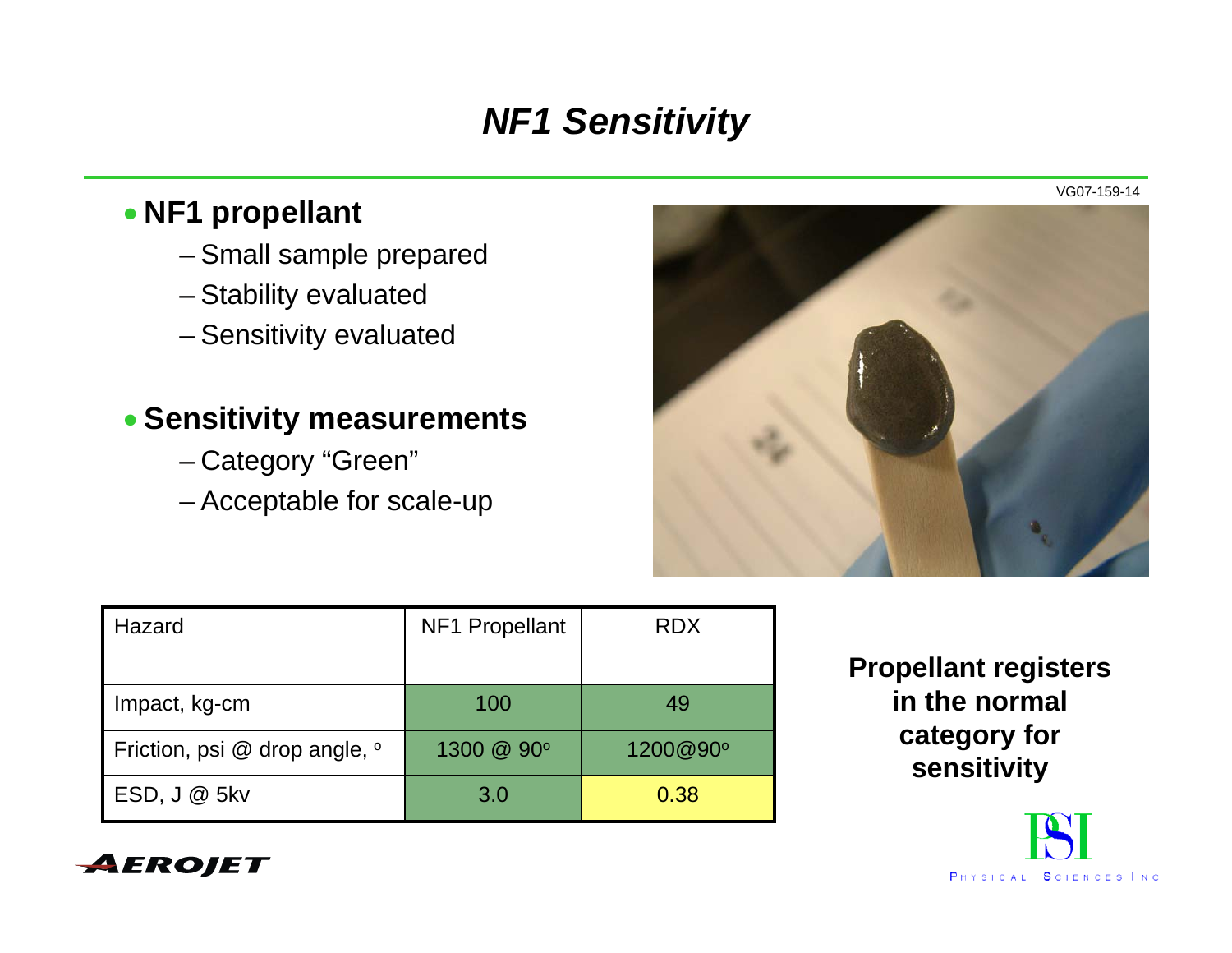## *Conclusions*

- $\bullet$  **NF1 has been successfully synthesized and characterized in a 30% overall yield**
- $\bullet$  **NF1 synthesis used low cost precursors and was produced in high purity (>97%)**
- $\bullet$  **NF1 Testing Results: insensitive ("green" category material) both neat and in a propellant formulation**
- $\bullet$  **NF1 showed moderate volatility and it needs to be corrected by chemical modification**

![](_page_15_Picture_6.jpeg)

![](_page_15_Picture_7.jpeg)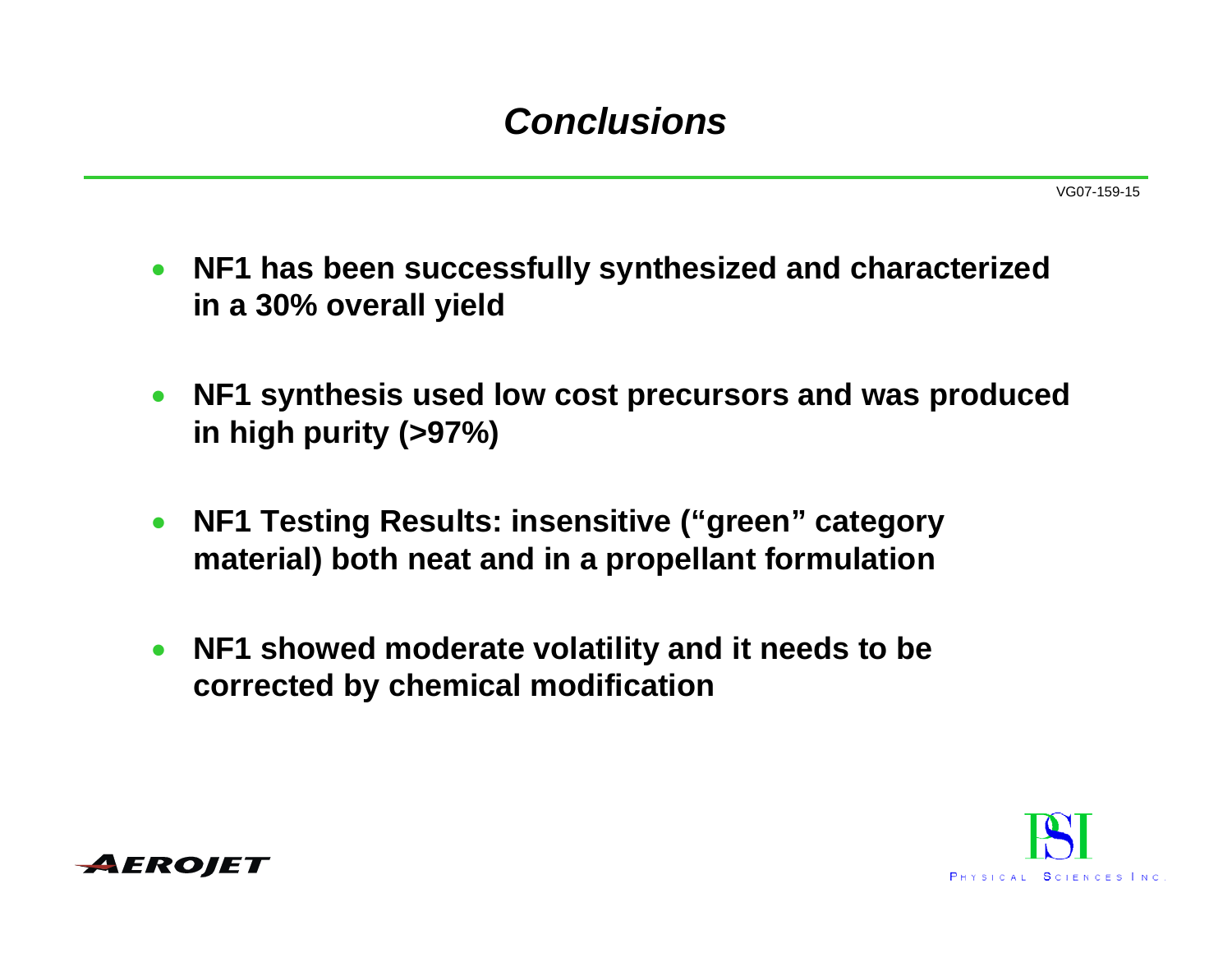# *Acknowledgments*

VG07-159-16

• **We gratefully acknowledge Missile Defense Agency (MDA) Small Business Innovative Research Program for funding this research**

• **We are grateful to Dr. Joseph Flanagan, Flanagan Research Company, Stanwood, WA for the insightful reviews of the paper**

![](_page_16_Picture_4.jpeg)

![](_page_16_Picture_5.jpeg)